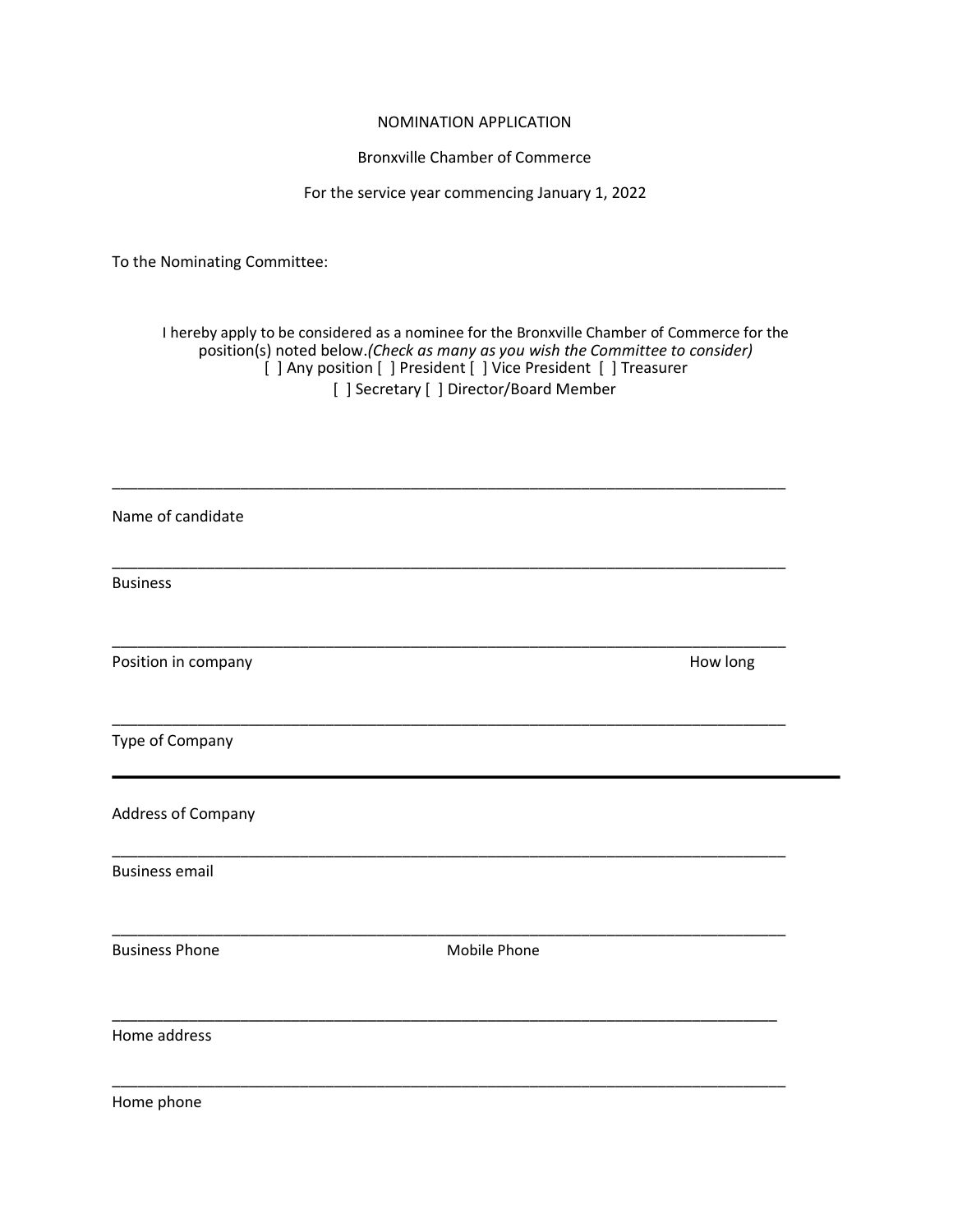Are you currently a member of, or in the past have you been a member of, any other Chambers of Commerce?

Do you currently sit on, or have you in the past sat on, any other Board of Directors? If yes, in what position(s)?

Business & civic participation: example of the state of the state of the state of the state of the state of the state of the state of the state of the state of the state of the state of the state of the state of the state

Leadership experience (inside or outside of Chamber 

Prior work experiences that you care to